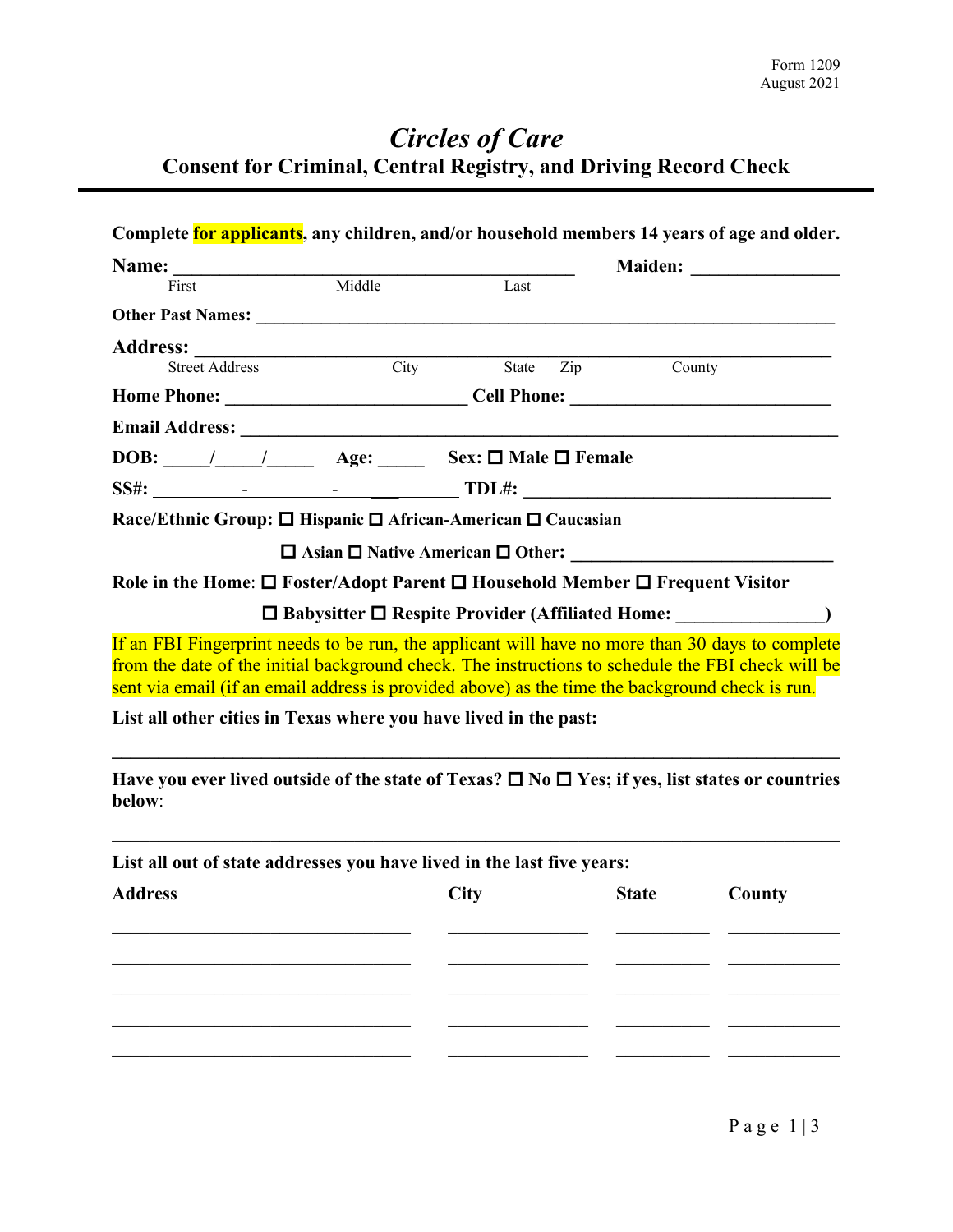**Have you ever been arrested for anything in the past (including driving offenses such as DWI).**  $\Box$  **No**  $\Box$  **Yes;** if yes, give arrest offense and date:

**\_\_\_\_\_\_\_\_\_\_\_\_\_\_\_\_\_\_\_\_\_\_\_\_\_\_\_\_\_\_\_\_\_\_\_\_\_\_\_\_\_\_\_\_\_\_\_\_\_\_\_\_\_\_\_\_\_\_\_\_\_\_\_\_\_\_\_\_\_\_\_\_\_\_\_\_\_\_ \_\_\_\_\_\_\_\_\_\_\_\_\_\_\_\_\_\_\_\_\_\_\_\_\_\_\_\_\_\_\_\_\_\_\_\_\_\_\_\_\_\_\_\_\_\_\_\_\_\_\_\_\_\_\_\_\_\_\_\_\_\_\_\_\_\_\_\_\_\_\_\_\_\_\_\_\_\_ \_\_\_\_\_\_\_\_\_\_\_\_\_\_\_\_\_\_\_\_\_\_\_\_\_\_\_\_\_\_\_\_\_\_\_\_\_\_\_\_\_\_\_\_\_\_\_\_\_\_\_\_\_\_\_\_\_\_\_\_\_\_\_\_\_\_\_\_\_\_\_\_\_\_\_\_\_\_**

**Note: A background check will be completed on the applicant(s) and any household member 14 years of age and older as well as frequent visitors to the home. Frequent is defined as more than twice in a 30-day period.** 

**The following may preclude any person from being employed by Circles of Care, being licensed as a foster parent, being a household member in the foster home, or being a frequent visitor in the foster home: Any misdemeanor or felony such as offenses against a person, robbery, public indecency, stalking, solicitation of a minor, failure to stop or report aggravated sexual assault of a child, making a firearm accessible to a child, intoxication offenses, any felony and any deferred adjudication of any of the above.**

**Any other charges a person may have will be evaluated and assessed if we will allow employment or licensure; some of the factors used in our assessment include the type of charge, the length of time since the charge, and the age of the applicant at the time of the charge.** 

I, 1. **hereby authorize Circles of Care** to be furnished information regarding my Criminal, Central Registry (child abuse), and Driver's License records. I also understand that if I have previously been licensed by another child placing agency, that information obtained during the application process and home study, including results of these checks that they obtained, must also be obtained from them for study purposes by Circles of Care. In addition, if I leave this agency, any information obtained by Circles of Care will be divulged to any other home licensing agency that requests it in which I have applied for licensure. **I understand that this is a standing authorization, and that Circles of Care may recheck my Criminal, Central Registry (child abuse), and Driver's License records as required by regulations or as circumstances necessitate. I may revoke this permission at any time, in writing, and understand that this may mean the termination of my association with Circles of Care and/or its clients, providers, and other affiliates.** 

Applicant's Signature Date

Circles of Care hereby certifies that any and all information obtained from theses record checks of the above-named applicant will be kept in strict confidentiality and used solely for the purpose of evaluating the individual for employment or child placement purposes.

**\_\_\_\_\_\_\_\_\_\_\_\_\_\_\_\_\_\_\_\_\_\_\_\_\_\_\_\_\_\_\_\_\_\_\_\_\_\_\_\_\_\_\_\_\_\_\_\_\_\_\_\_\_ \_\_\_\_\_\_\_\_\_\_\_\_\_\_\_\_\_\_\_\_**